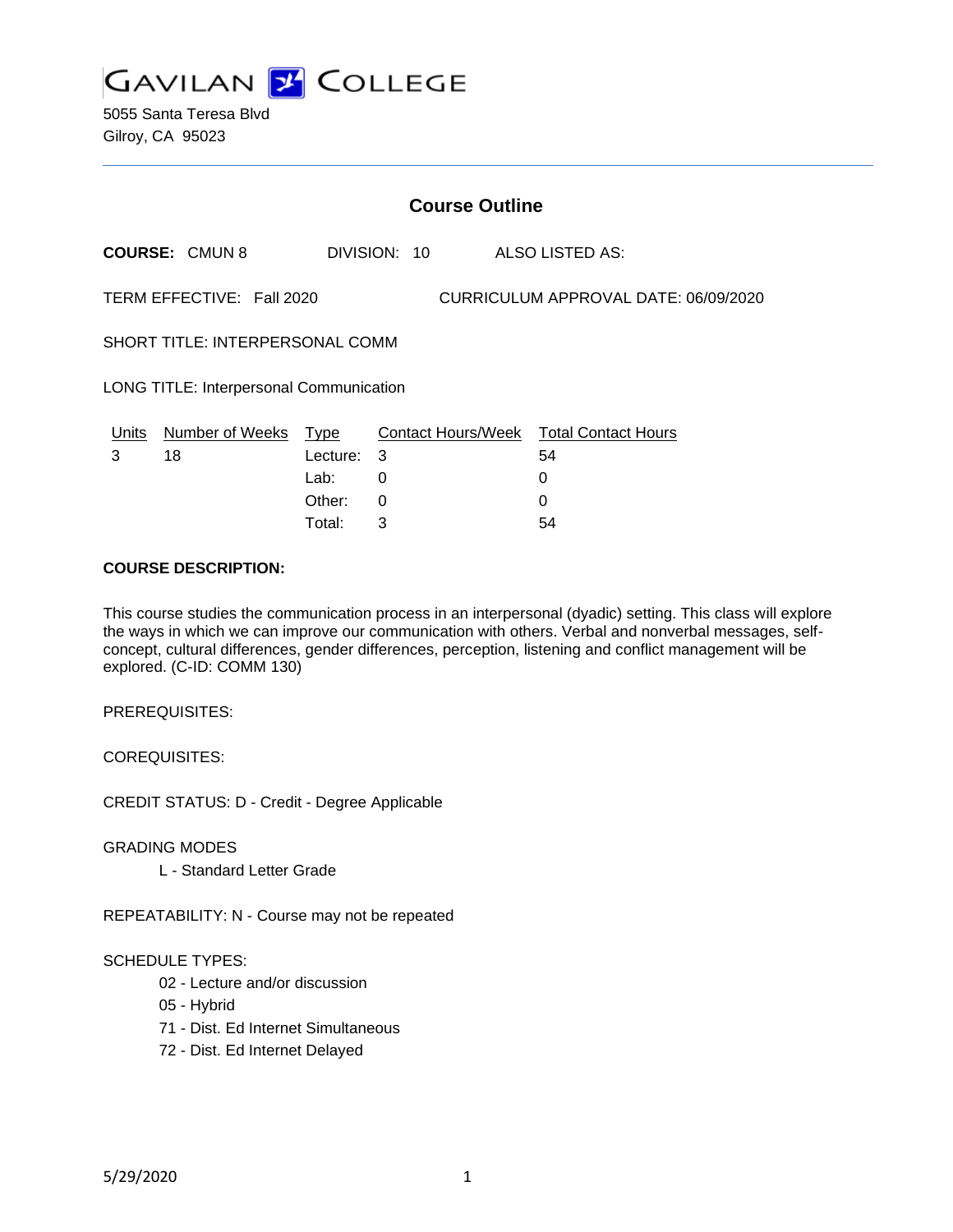### **STUDENT LEARNING OUTCOMES:**

1. Develop a clear understanding of self-concept and engage in self-reflexivity of one's own communicative behavioral patterns

Measure of assessment: Written, Oral, Test Year assessed, or planned year of assessment: 2016

2. Analyze interpersonal relationships through experiential learning Measure of assessment: Written, Oral, Tests, In-class role-plays Year assessed, or planned year of assessment: 2016

3. Recognize and discuss the role of the perception process, nonverbal and verbal communication, cultural and gender differences, listening, and conflict resolution styles as they apply to interpersonal relationships and demonstrate and practice the application of skills in present relationships.

Measure of assessment: Written, Oral, In-class role plays, video analysis

Year assessed, or planned year of assessment: 2016

CULTURAL DIVERSITY: This course promotes understanding of: Cultural awareness

Mutual respect among diverse peoples

SLO: #3

# **CONTENT, STUDENT PERFORMANCE OBJECTIVES, OUT-OF-CLASS ASSIGNMENTS**

Curriculum Approval Date: 06/09/2020 One week 3 hours and requirements Week 1 - Getting acquainted exercises. What is interpersonal communication? Reading assignment: Chapter 1 Writing or comparable assignment: Prepare collage presentation on self. Week 2,3 - 6 hours Collage Presentations - Examining self-concept Reading assignment: Chapter 2 Writing or comparable assignment: Reflection Paper #1 - Improving Interpersonal Relationship Week 4 - 3 hours Perception Reading assignment: Chapter 3 Writing or comparable assignment: Perception checking exercises and in-class role-plays. Trust walk perspective taking, walking in the shoes of a blind person. Guest speaker - perception of disabled addressed and discussed Week 5,6 - 6 hours Emotions and the use of EQ and emotional language Reading assignment: Chapters 4 & 5 Writing or comparable assignment: I-language, emotional expression, gender and cultural variations with emotion and language Written analysis.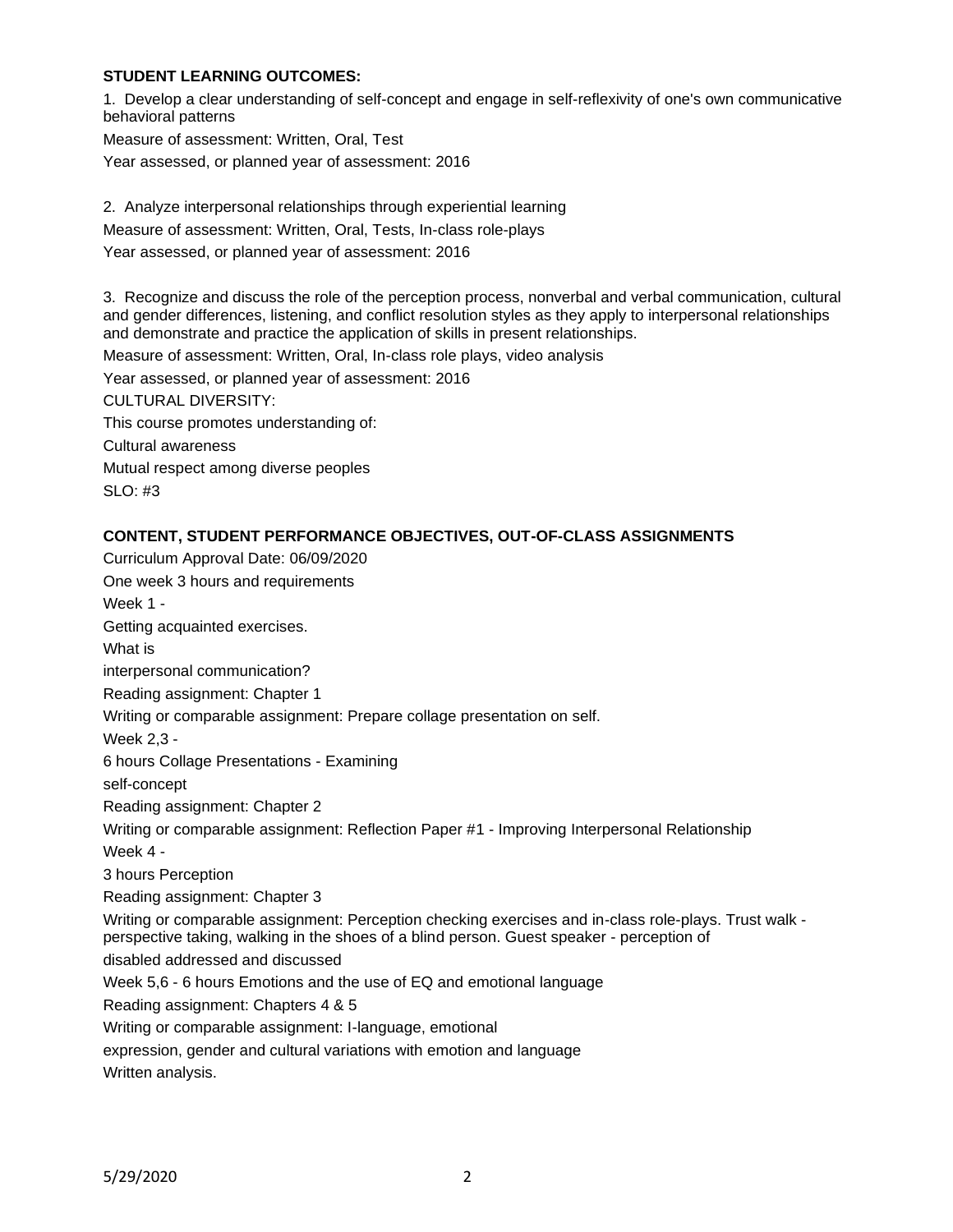Week 7,8 - 6 hours Nonverbal Communication Reading assignment: Chapter 6 Writing or comparable assignment: Reflection Paper #2 Complete Johari Window and interview questions for family, friends and coworkers. Prepare Oral Presentation: How Others See Me Midterm Examination (Chapters 1-5) Week 9 - 3 hours Listening Reading assignment: Chapter 7 Writing or comparable assignment: Listening assessment, paraphrasing and active listening. In-class Roleplays Week 10 - 3 hours How Others See Me Oral Presentations Written assignment: Typed outline of presentation Johari Window completed. Week 11,12 - 6 hours Creating Supportive Communication Climates in Relationships versus Defensive Communication Climates Reading assignment: Chapters 8 & 9 Writing or comparable assignment: In-Class role-plays using Gibb's 6 confirming/supportive versus disconfirming/defensive communication messages in skits and role-playing. Video analysis Week 13,14 - 6 hours Conflict Management in Interpersonal Relationships Reading assignment: Chapter 10 & 11 Written or comparable assignment: Conflict management assessment. Cultural and Gender differences addressed Interpersonal conflict management in-class role-plays. Exam #2 (Chapters 6-11) Week 15,16 - 6 hours Group Research Project and Final Group Presentations Reading assignment: Research of academic sources on assigned Interpersonal topic in conjunction with Interpersonal Video analysis. Written or comparable assignment: Typed outline of presentation with works cited page. Handout with references for all audience members. Visual aids and multi-media presentation aids. 30 minute group presentation with engaging in class activity. ASSIGNMENTS: See above. TOPICS AND SCOPE COURSE OBJECTIVES: Week 1 - Students will be able to differentiate between interpersonal communication and other forms of communication. They will also understand the process of communication and why we communicate. Weeks 2,3 - Students will be able to define self-concept and how it develops. They will understand how self-fulfilling prophecies shape the self-concept and influence communication. Week 4 - Students will understand the process of selection, organization, and interpretation in perception. In addition, how culture and

gender factors influence the process. Students will practice perception checking in real-life interpersonal relationships.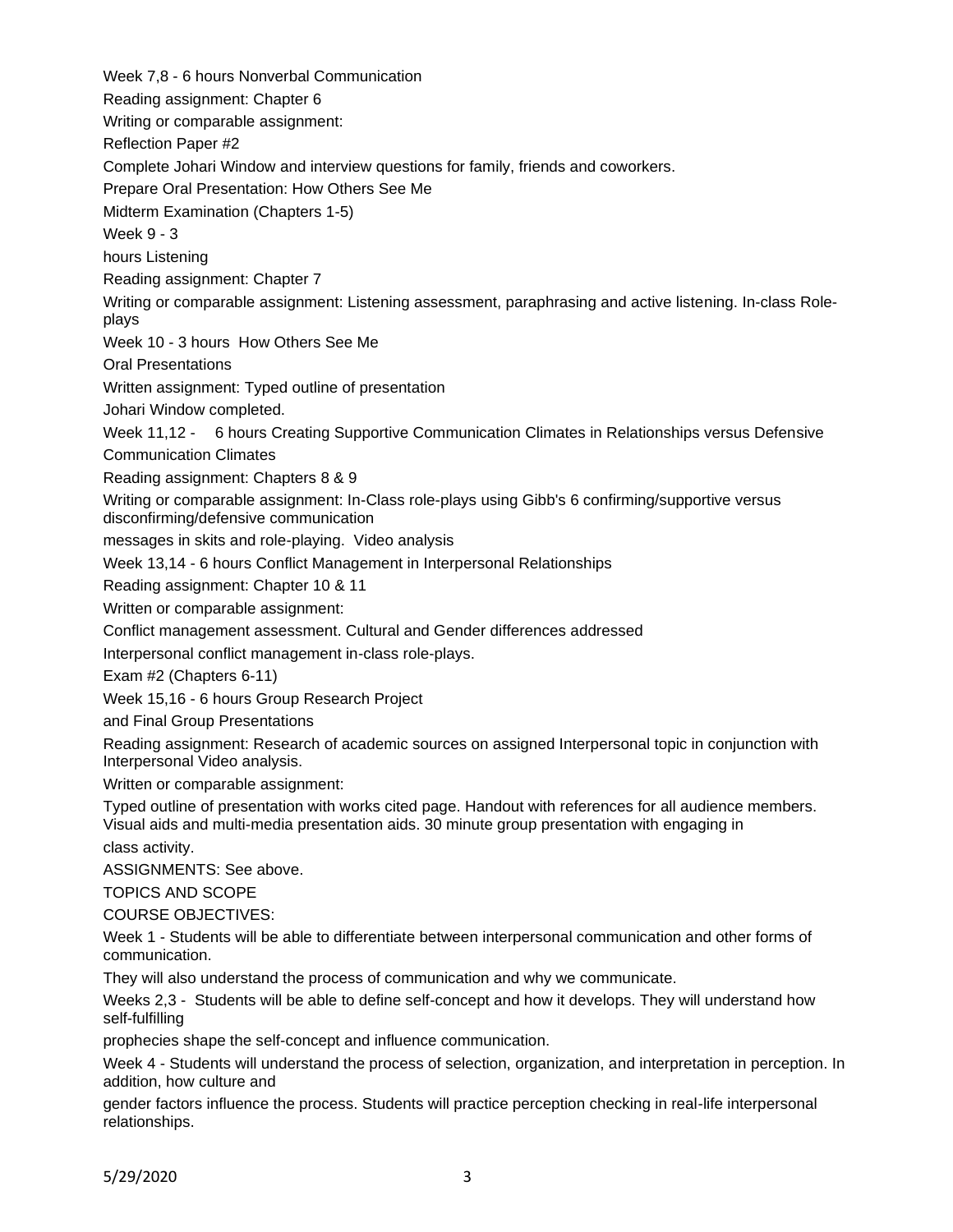Weeks 5,6 - Students will be able to differentiate between facilitative

versus debilitative emotions, gender differences and cultural differences in the expression of emotion as well an extensive examination of EQ and personal EQ assessment completed. Students will

explore the nature of language as symbolic, how language and culture are related and the issues that can occur across cultures.

Weeks 7,8 - Students will be able to explain the importance of

nonverbal communication/body language and how messages without words function and influence our communication in our relationships. Students will define and explore twelve types of nonverbal

communication including role-playing various types.

Week 9 - Students will understand the reasons why people listen poorly and how they can improve their listening skills through paraphrasing

techniques and active listening techniques. They will apply various styles of listening to improve their interpersonal relationships and complete a listening self-analysis.

Week 10 - All presenters

will report on their four selves, public and private based on feedback from friends, family, coworkers and self. Reflection and self-analysis using the Johari Window model.

Weeks 11,12 - Students

will understand that they can shape the environment of their relationships by being supportive or defensive using Jack Gibb's confirming or disconfirming messages. They will learn why we form

relationships, the role of self-disclosure in those relationships, and the stages of interpersonal relationships.

Weeks 13,14 - Students will identify their own personal style of conflict management

and the strengths and weaknesses associated with that style. They will learn several different approaches and methods for managing conflict.

Weeks 15, 16 - Students will be required to work together

#### **METHODS OF INSTRUCTION:**

Lecture, in-class discussion and activities including role-plays, presentations, and collaborative dyadic and group problem solving.

### **OUT OF CLASS ASSIGNMENTS:**

Required Outside Hours: 68

Assignment Description:

Preparation, Research, Outlining, and Practicing of Speeches -

Speech 1 Collage Presentation

Students are required to prepare a presentation introducing self to class through a slide show presentation.

Speech 2 How Others See Me

Students will learn the Johari Window theory of self disclosure. Students will be required to ask four people from different context of their lives to complete a list of 10 words that describe them. Compiling these lists and creating one's own list of 20 descriptive words will then be consolidated into a Johari Window describing oneself. Four quadrants, Open, Blind, Hidden, and Unknown will be analyzed and a slide show presentation will be created and delivered in class. Deeper analysis will reveal how one's self disclosure likely change given context and participants as well as history and personality traits. Research, interviews, and practicing a presentation is required.

Speech 3 The Five Love Languages

Students will be required to read Gary Chapman's Five Love Languages and complete the online survey to discover their love language as well as their loved one's love language. Groups will be formed based on shared love language and an extensive 40-45 minute group presentation will be required. Group meetings, research, reading the book, completing the online survey, finding videos, creating an engaging group activity, and practice will be required.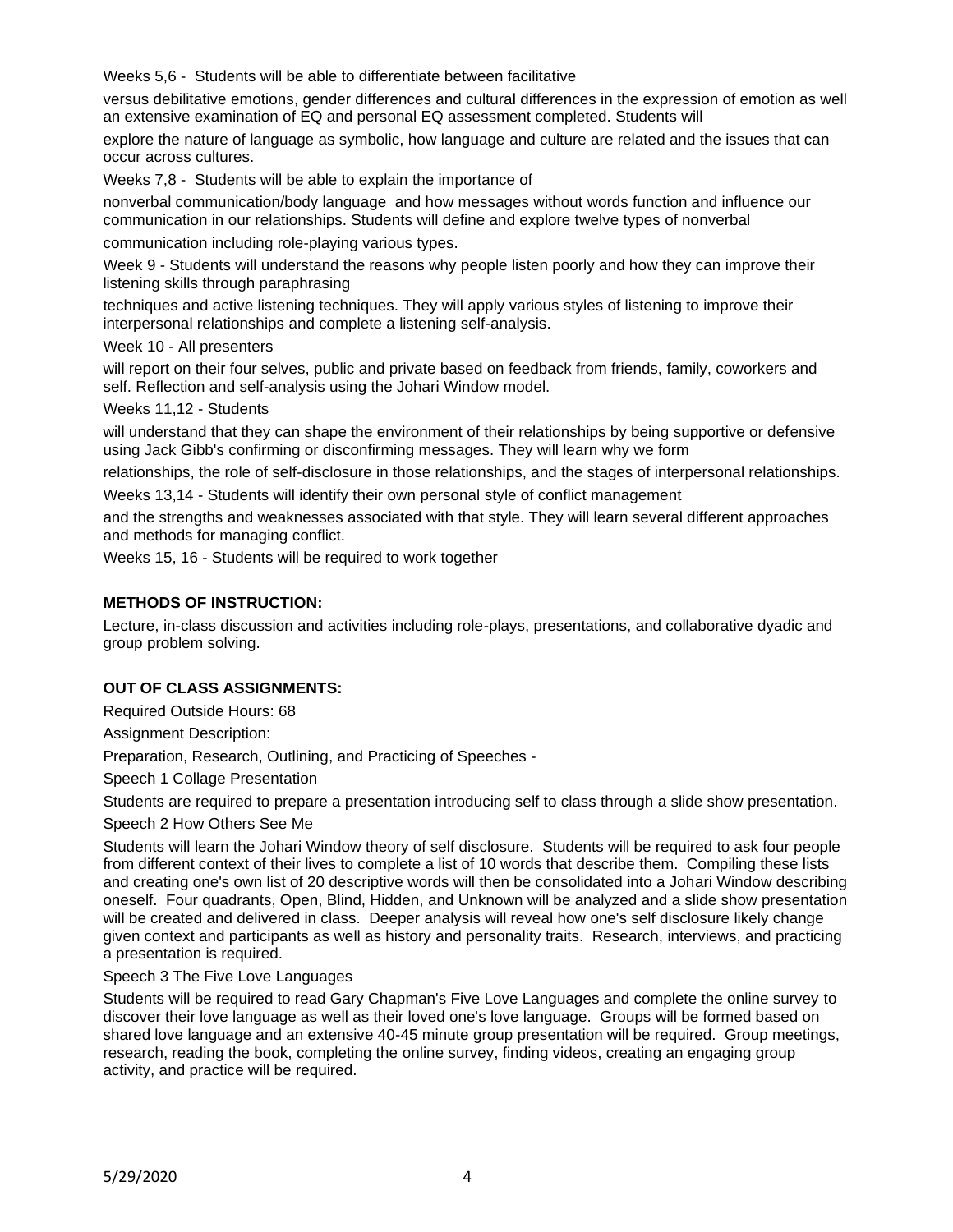# **METHODS OF EVALUATION:**

Writing assignments Percent of total grade: 30.00 % Writing assignments: 30% - 40% Written homework Term papers Other: Presentation outlines, role-plays, written evaluation. Skill demonstrations Percent of total grade: 30.00 % Skill demonstrations: 30% - 40% Class performance Other: Oral presentations and group collaborative work Objective examinations Percent of total grade: 25.00 % Objective examinations: 25% - 30% Multiple choice True/false Other: Short answer/essay

# **REPRESENTATIVE TEXTBOOKS:**

Required Representative Textbooks Adler, R. & Proctor, R.. Looking Out, Looking In. Belmont, CA: Wadsworth,2016. ISBN: 978-1305645340 Reading Level of Text, Grade: Reading level of text, Grade: 13th Verified by: Verified by: Cengage Learning